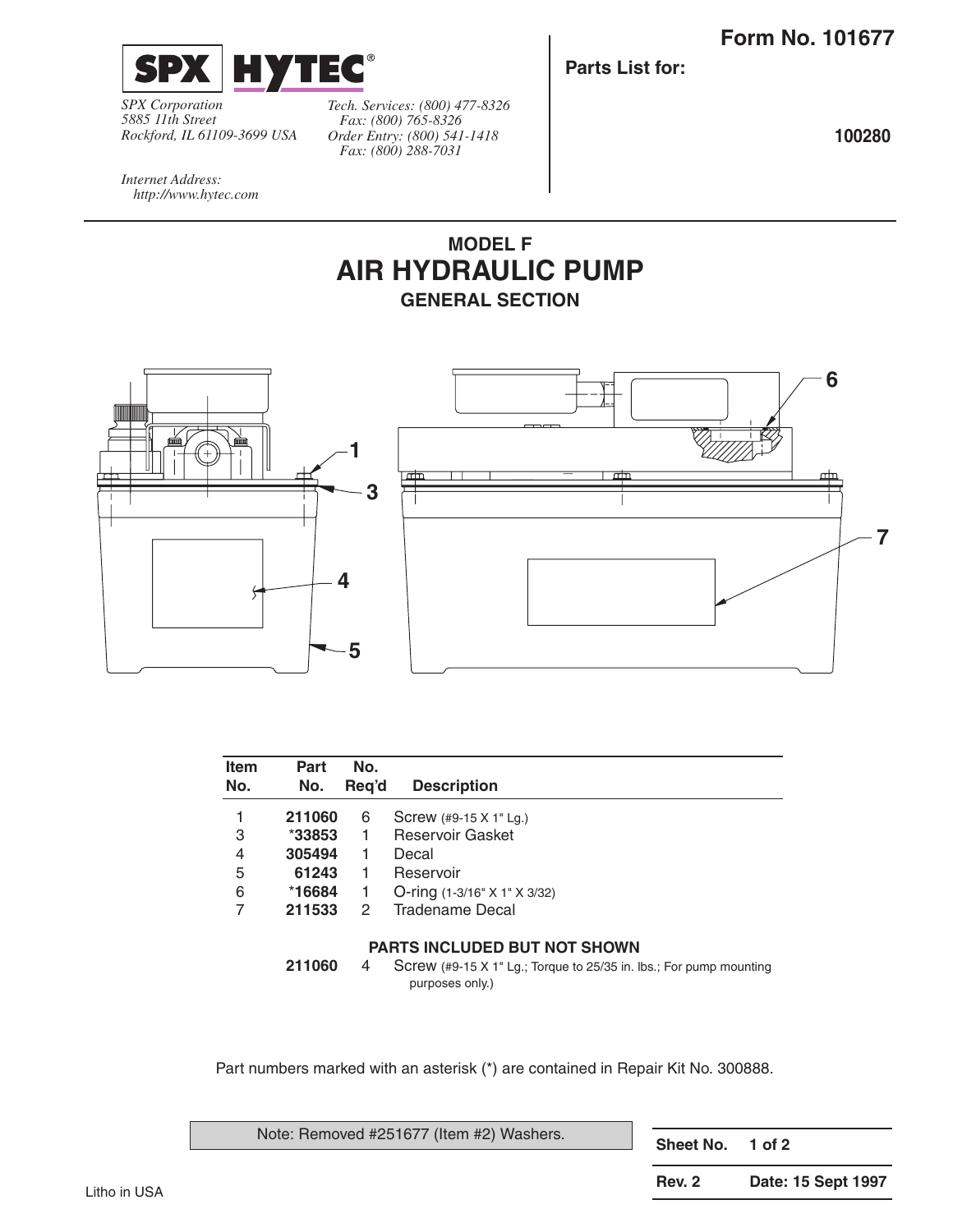

**TOP & END VIEWS**

**SECTION C-C**

| <b>Item</b><br>No. | <b>Part</b><br>No. | No.<br>Req'd | <b>Description</b>                 | <b>Item</b><br>No. | Part<br>No. | No.<br>Req'd | <b>Description</b>                      |
|--------------------|--------------------|--------------|------------------------------------|--------------------|-------------|--------------|-----------------------------------------|
|                    | 309246             |              | Intake                             | 10.                | 351219BK2   |              | Shroud                                  |
|                    | 2 421240BK2        |              | <b>Cover Plate</b>                 | 11                 | $*10273$    |              | O-ring $(13/16 \times 5/8 \times 3/32)$ |
| 3                  | 11151              | 6            | Cap Screw (10-24 UNC X 1-1/4" Lg.; | 12                 | 252076      |              | <b>Dipstick Assembly</b>                |
|                    |                    |              | Torque to 50/60 in. lbs.)          | 13                 | 351214      |              | <b>Filler Plug Adapter</b>              |
| 4                  | 10970              | 2            | Pipe Plug (1/4 NPTF)               | 14                 | 252041      |              | Sealing Washer                          |
| 5                  | 210995             |              | Decal                              | 15                 | 58714       |              | Manifold                                |
| 6                  | 10020              | 4            | <b>Cap Screw</b>                   | 16                 | 64767       |              | Pump Body                               |
|                    |                    |              | (1/4-20 UNC X 1-1/4" Lg.)          | 17                 | 17428       | 4            | Soc. Hd. Cap Screw                      |
|                    | 45837              |              | Manifold                           |                    |             |              | (1/4-20 UNC X 3-1/2" Lg.;               |
| 8                  | 10479              |              | Pipe Plug (1/4 NPTF)               |                    |             |              | Torque to 85/95 in. lbs.)               |
| 9                  | 17946              |              | Pressure Gauge                     |                    |             |              |                                         |

Part numbers marked with an asterisk (\*) are contained in Repair Kit No. 300888.

Refer to any operating instructions included with this product for detailed information about operation, testing, disassembly, reassembly, and preventive maintenance.

Items found in this parts list have been carefully tested and selected. **Therefore: Use only genuine Hytec replacement parts!**

Additional questions can be directed to our Technical Services Department.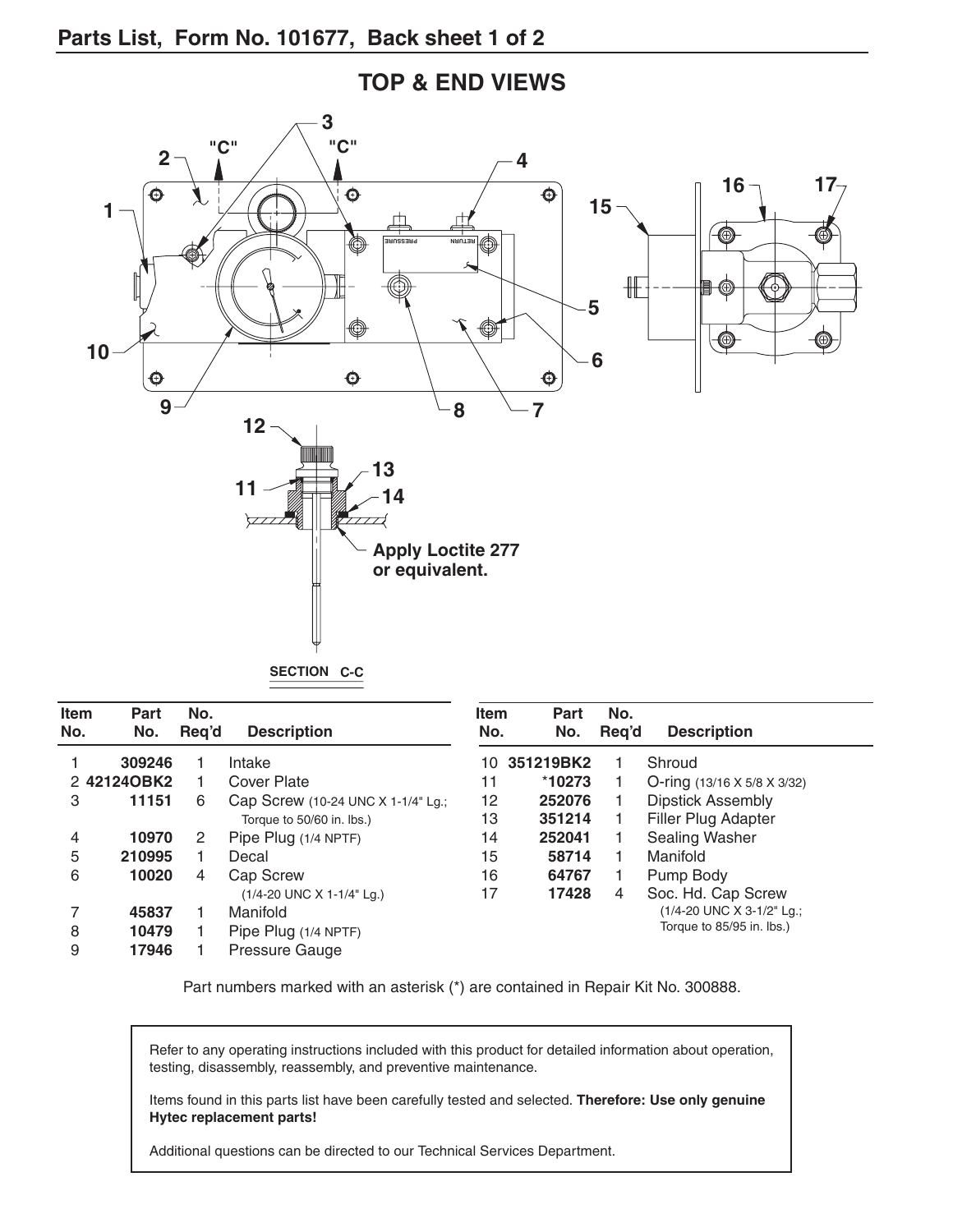## **BASIC ASSEMBLY**